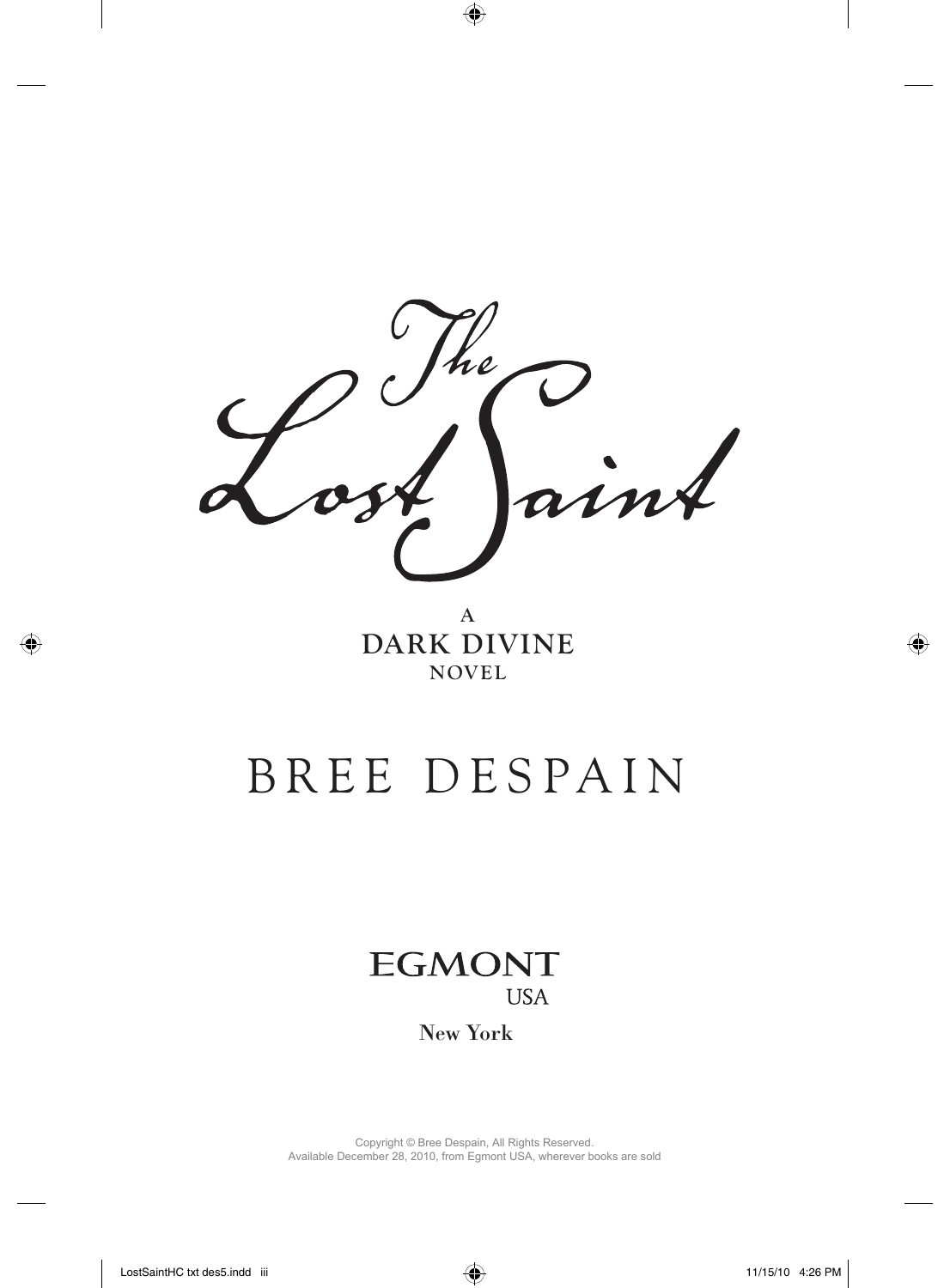*Consequence*

*"Do what he wants, and you might survive," a harsh voice said into the boy's ear before he felt a sharp blow to the kidneys. He fell forward onto the concrete, his arms splayed out in front of him.*

*"So this is the one who tried to get away?" another voice asked from the shadows. It was a deeper, older, more guttural voice. Almost like a growl. "This isn't a clubhouse, boy. You can't just decide to stop playing and go home."*

*The boy coughed. Bloodstained saliva dribbled from his mouth. "I wasn't . . . I didn't . . ." He tried to push himself up onto his knees, but a kick from behind sent him sprawling forward again on the ground. His mind raced, replaying what he'd done to get himself to this place.*

This place.

*They'd said he could call this place home. They'd*